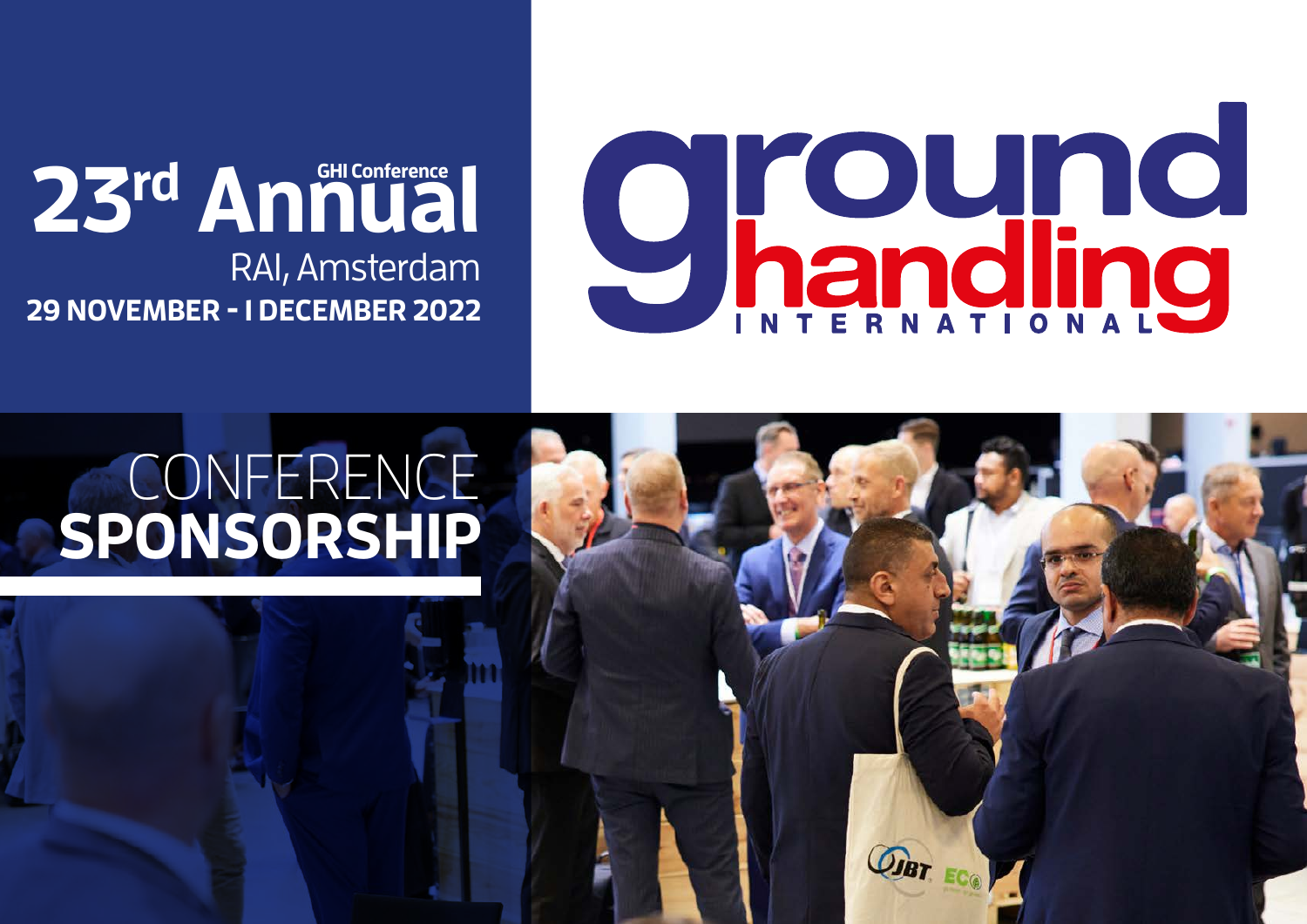## ABOUT OUR CONFERENCES



With over 20 years of experience organising top level conferences targeted at aviation industry decision-makers, Ground Handling International's events have become the sector's benchmark for excellence. For essential industry updates, topical presentations, thought-provoking forums, Oneto-One Meetings and networking opportunities, these events offer the ultimate service to senior executives who are actively engaged in the international ground handling market.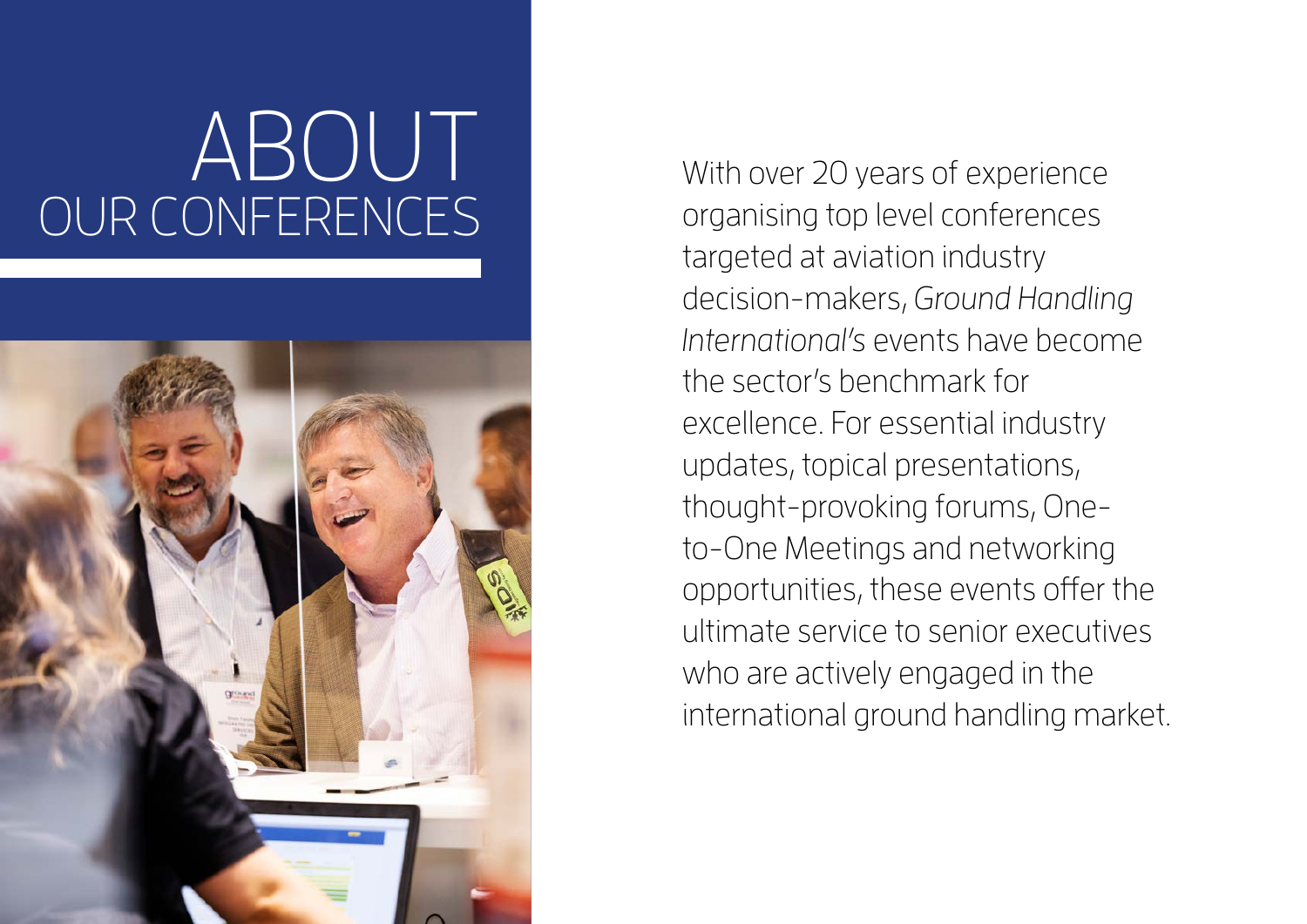## COVERING YOUR MARKET



Ground Handling International conferences attract a global audience of influencers, decision-makers and budget holders. Taking place at the RAI, Amsterdam, this years annual event provides the ideal opportunity to meet senior executives representing prospective and existing clients, suppliers and business partners.



| <b>Airline</b>                           | 26%  |
|------------------------------------------|------|
| $\blacksquare$ Airport/Airport Authority | 2%   |
| Ground Handler                           | 43%  |
| <b>I</b> IT Provider                     | 10%  |
| Manufacturer and<br>Agent/Distributor    | 10%  |
| Service Provider                         | 5%   |
| Training/Consultancy                     | 3%   |
| ∩ther                                    | 10/2 |

| Asia & Pacific             | 6%  |
|----------------------------|-----|
| Central & South America    | 3%  |
| $\blacksquare$ Europe      | 67% |
| Middle Fast & North Africa | 13% |
| <b>North America</b>       | 10% |
|                            |     |

### **Delegates by Industry Sector Delegates by Region Delegates by level of Seniority**



| Chairman, President,<br>CEO, Partner                   | 10%   |
|--------------------------------------------------------|-------|
| Department Manager,<br>Project Manager, Supervisor     | 39%   |
| Managing Director,<br><b>Board Director, Associate</b> | $9\%$ |
| VP, Deputy Director,<br>General Manager                | 39%   |
|                                                        |       |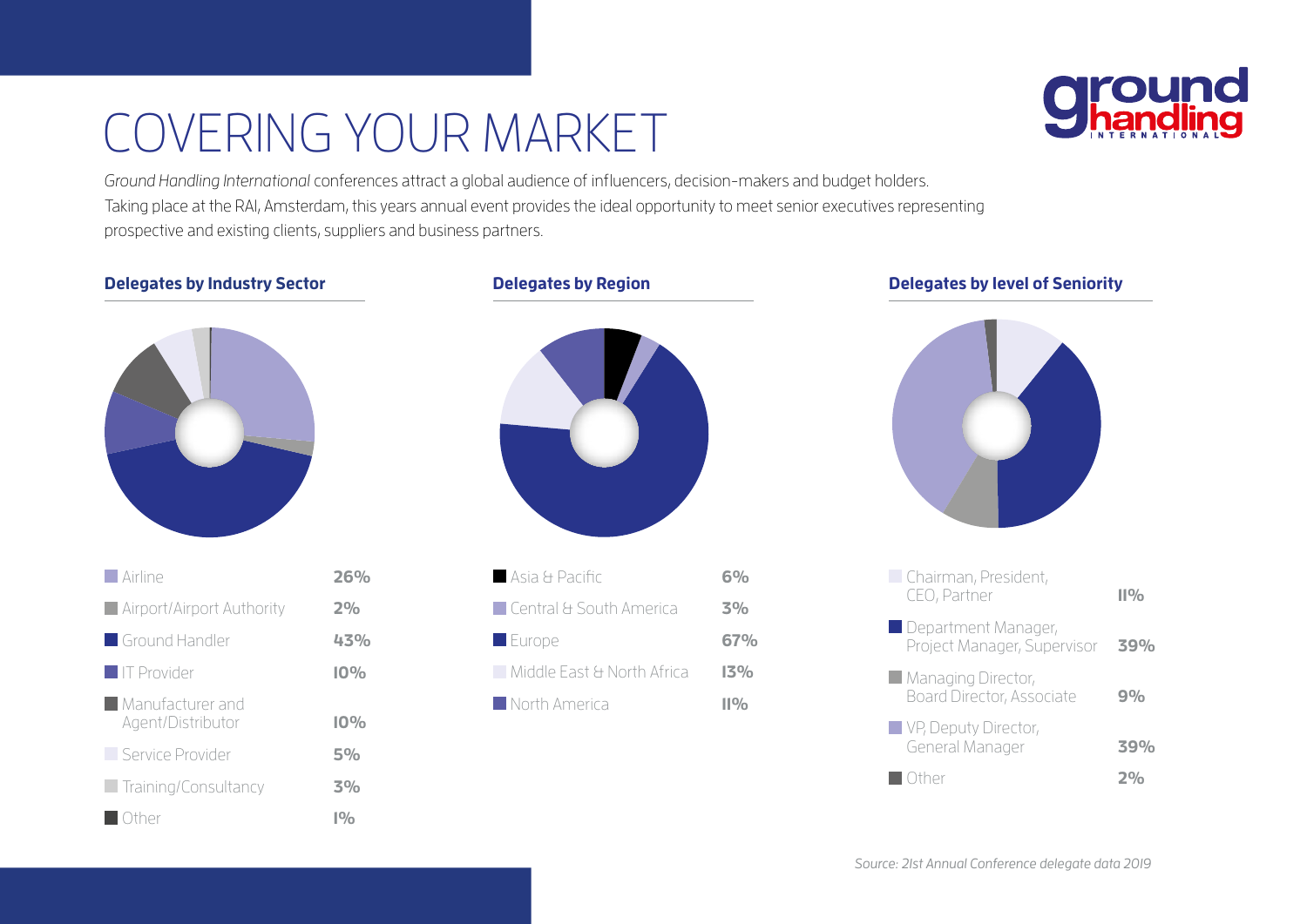## PLATINUM SPONSORSHIP



### **Print Advertising**

### Logo branding on all pre-event print advertising in Ground Handling International and Ramp Equipment News magazines

**Two-page company** advertisement in conference guide

Logo on the conference website

**E-Branding** 

- Logo on HMTL promotional E-communications
- Logo on delegate personal page
- Logo on conference app
- Social media announcement on LinkedIn & Twitter

Logo in post event editorial write up in Ground Handling International magazine

**Pre-event interview** in Ground Handling International with nominated senior executive – one page

**Post-event editorial** write up on Ground Handling International

Speaker opportunity for nominated senior executive, includes free of charge delegate place

for the speaker

Full delegate list provided after conference

website

### **Editorial/PR coverage On-site Branding**

- Logo printed on registration desk and welcome banner
- Logo on lectern
- Logo projected as Platinum sponsor on conference screen
- Logo printed on table signage in the exhibition area
- Logo printed on the welcome banner and table signage at the delegate dinner

The Platinum sponsorship package provides an exceptional, high profile branding presence that stands out from the crowd. It will appeal to organisations who see themselves as market leaders and who want to confirm their positon among a highly influential audience.

**COST: €15,000**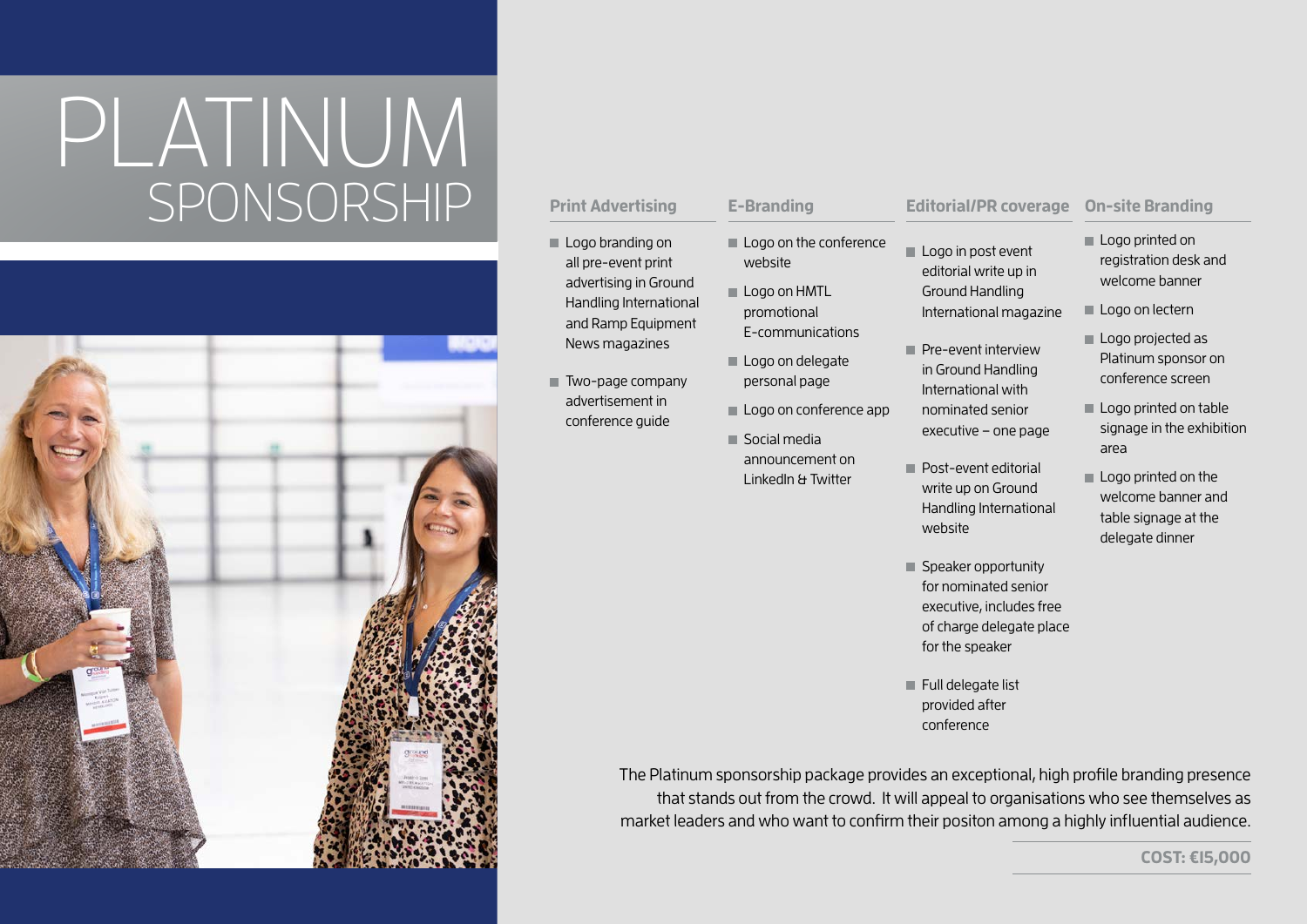## GOLD SPONSORSHIP



### **Print Advertising**

### Logo branding on all pre-event print advertising in Ground Handling International and Ramp Equipment **News**

One-page Company advertisement in conference guide

## **E-Branding**

### Logo on the conference website Company Logo in post

- Logo on all Html e-communications
- Logo on delegate personal page
- Logo in the conference app
- Social media announcement on LinkedIn & Twitter

### **Editorial/PR coverage On-site Branding**

event editorial write up in Ground Handling International magazine

Logo on post event editorial write up on Ground Handling International website

Logo printed on registration desk and welcome banner

Logo projected as Gold sponsor on main conference screen for duration of event

Logo printed on signage displayed in the exhibition

Logo printed on the welcome banner and signage at the delegate dinner

Make an impact with your branding across all media formats before and during the event to establish a strong presence among industry leaders and influencers.

**COST: €12,000**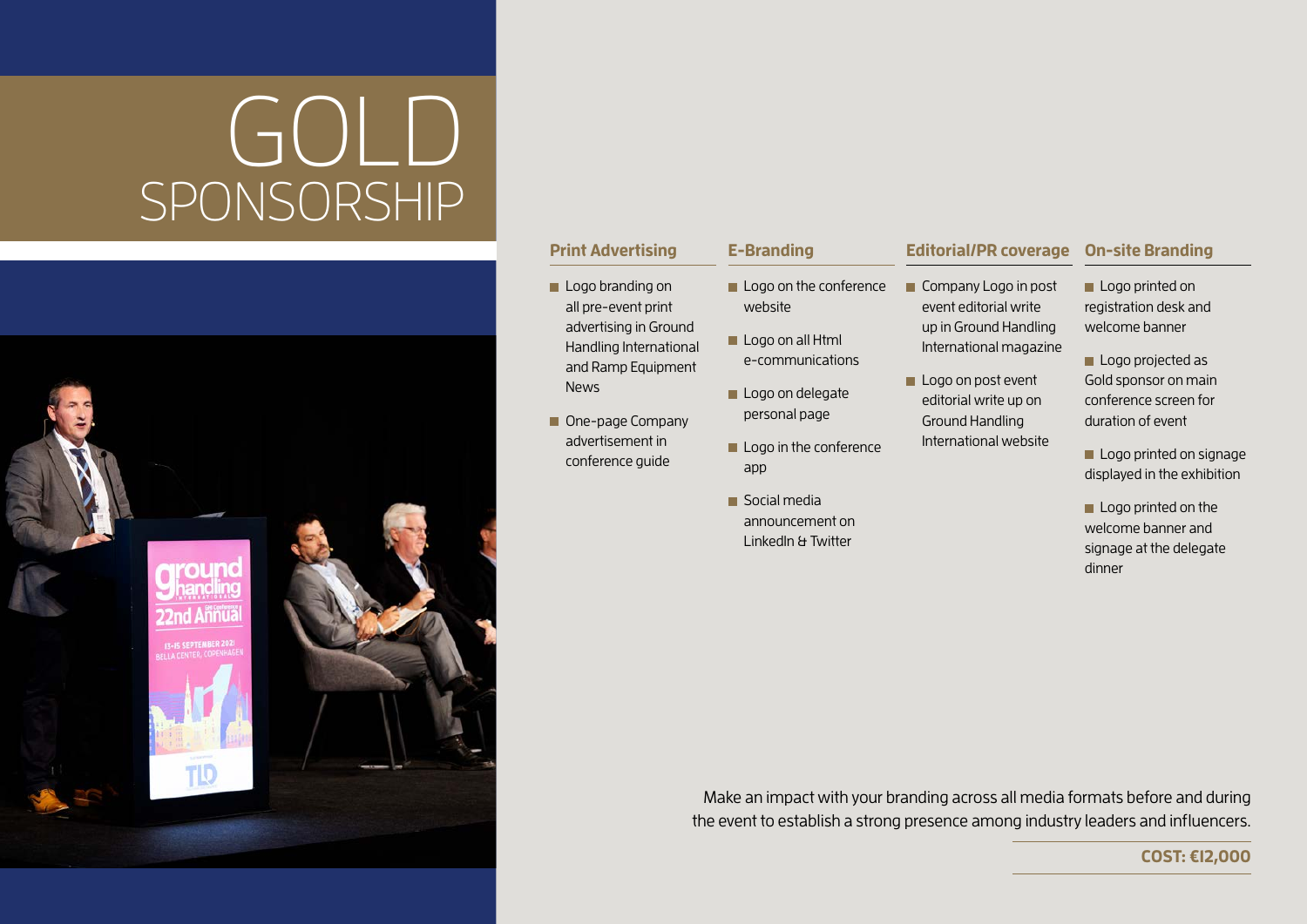## SILVER SPONSORSHIP



### **Print Advertising**

### Logo branding on all pre-event print advertising in Ground Handling International and Ramp Equipment

 $\blacksquare$  Half page company advertisement in conference guide

**News** 

Logo on the conference website

Logo on all HTML promotional E-communications

**E-Branding** 

Logo on delegate personal page

Logo on conference app

Logo in post-event editorial write up on Ground Handling International website

**Editorial/PR coverage On-site Branding**

- Logo printed on registration desk and welcome banner
- Logo projected as Silver sponsor on main conference screen for duration of event
- Logo printed on signage displayed in the networking and exhibition area

Ground Handling International sponsorship packages are designed to achieve maximum brand exposure and marketing opportunities in all pre-event communications and among this important delegate audience at the event itself.

**COST: €8,000**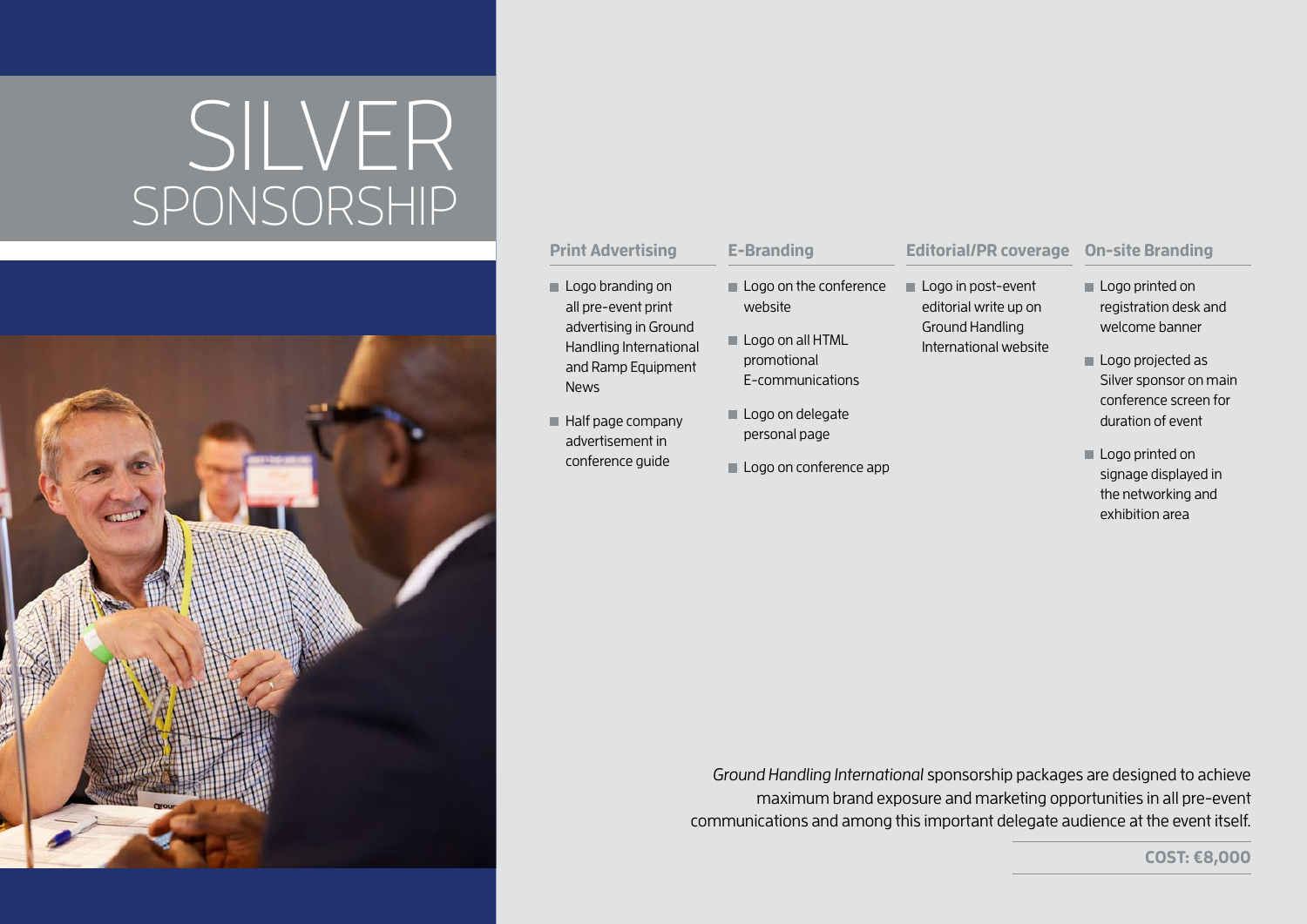## ONE-TO-ONE Meeting Sponsor



## **E-Branding**  Logo on each delegates meeting schedule Logo on meetings signage Logo on conference website Logo on delegate personal page Logo on conference app Social media announcement on LinkedIn & Twitter Logo in conference guide

**Print Advertising** 

**On-site Branding**

- $\blacksquare$  Logo on postcards in meeting rooms & meeting points
- Logo on speed networking signage
- $\blacksquare$  Hostesses to have company branded scarves
- Logo on meetings signage
- Logo printed on registration desk
- Logo projected on conference screen for duration of event

The One-to-One Meetings are the core reason why delegates attend a GHI event. This sponsorship offers a great promotional opportunity to promote your brand as this package has the most branding exposure of all our sponsorship at the event.

**COST: €15,000**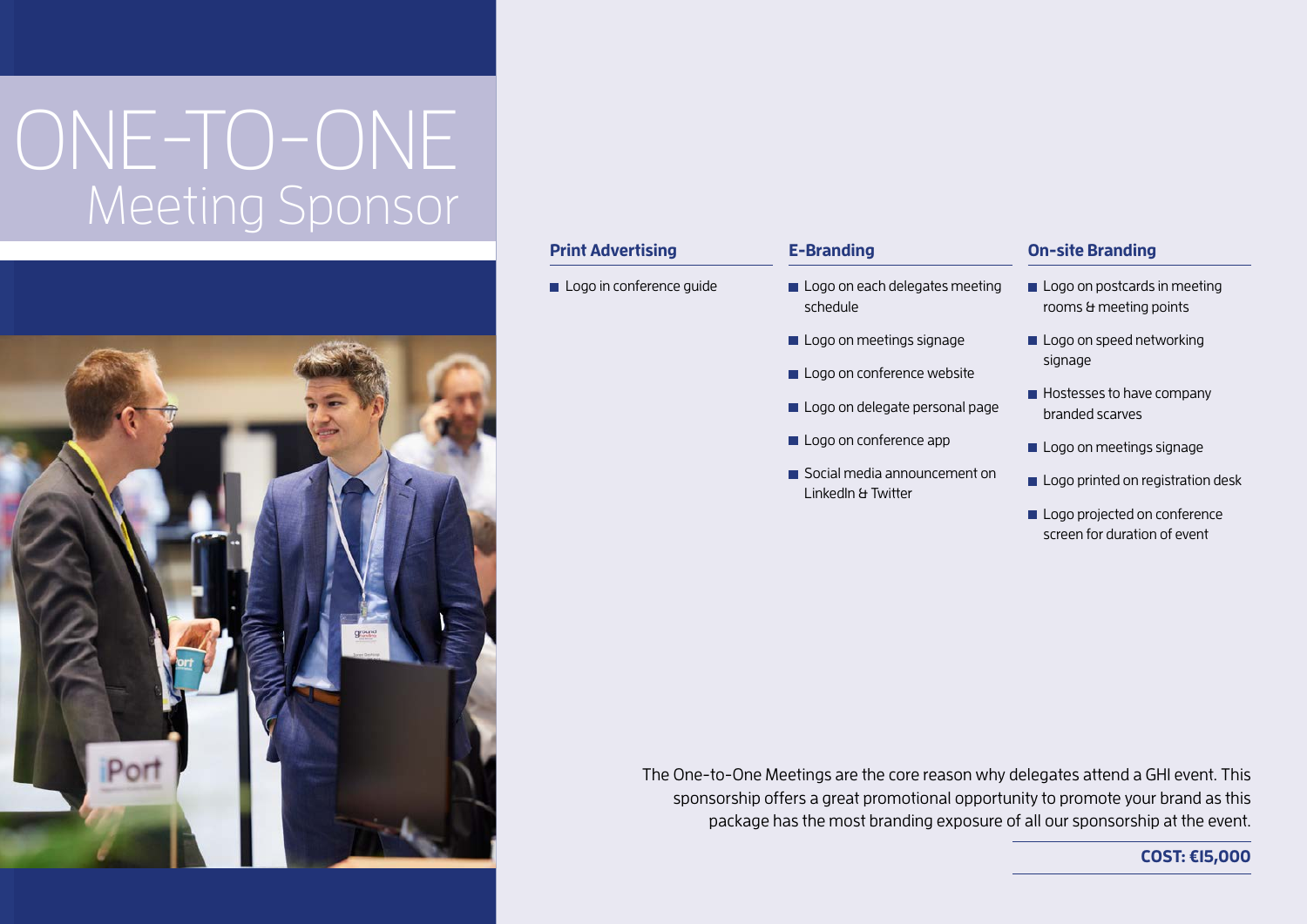## TRANSFERS/ MEET & GREET



## Become the exclusive sponsor of delegate airport transfers and the meet **E-Branding**  Logo on conference website Logo on delegate personal page Logo on conference app Social media announcement on LinkedIn & Twitter **On-site Branding Branded meet and greet signage** at the airport  $\blacksquare$  Branded transfer signage at the conference hotels **Hosts to wear branded uniforms** Logo printed on registration desk Logo projected on conference screen for duration of event **Print Advertising**  Logo in conference guide

and greet service at Amsterdam Airport Schiphol to the conference hotel. The sponsor has the opportunity to brand the vehicles with logos, brand welcome signage, and have staff wear branded uniforms at the meet and greet desks.

### **COST: €15,000**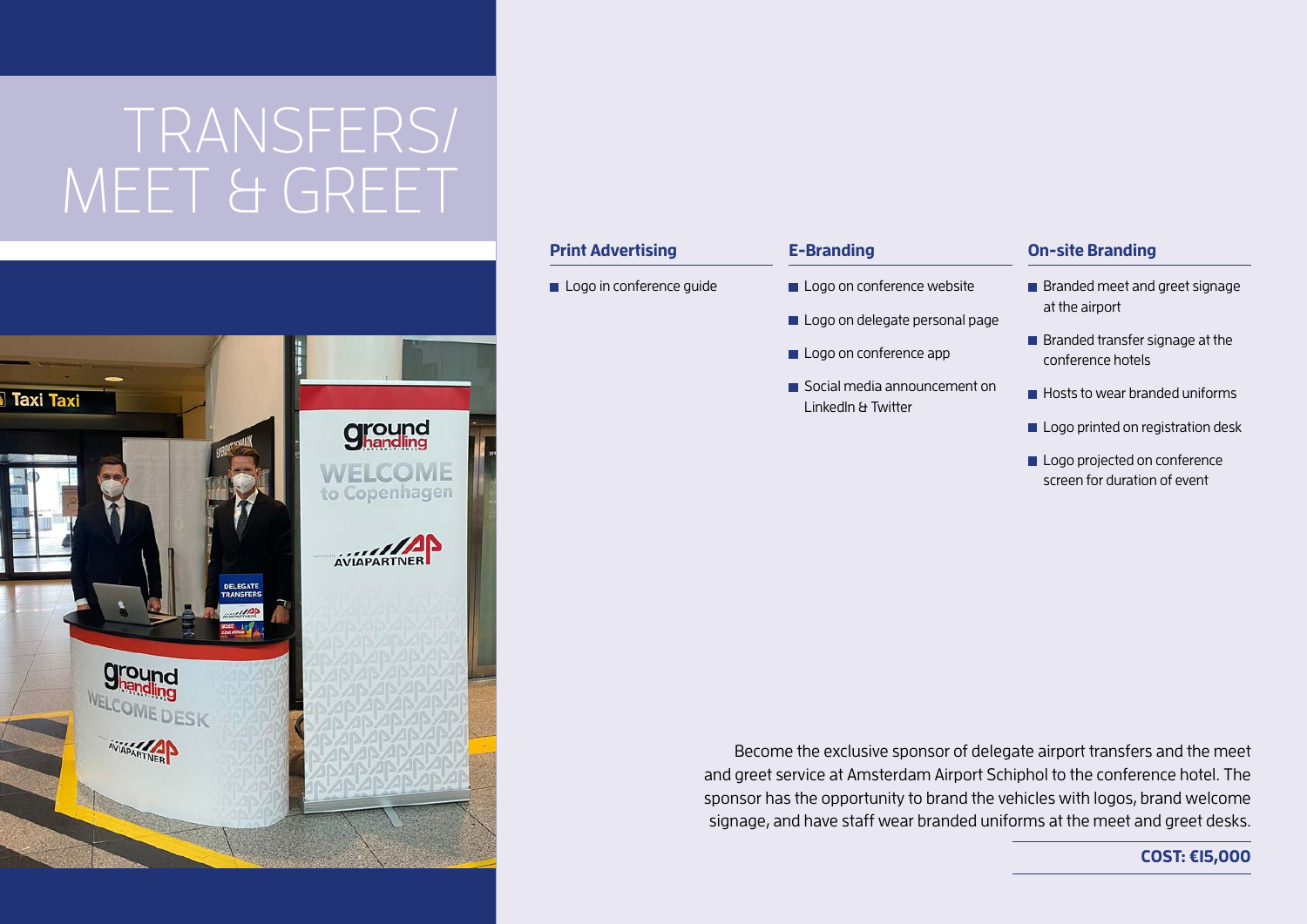## FEATURE SPONSORSHIP



- Sponsor of Bar €10,000 ■ Sponsor of Re-charge/ Quiet Working Zone -€8,000 ■ Sponsor of Water Bottles - €8,000 ■ Sponsor of Hotel Room Key Cards - €7,000 Sponsor of Delegate Bag -  $\epsilon$ 7,000 Sponsor of Delegate Wi-Fi -  $\epsilon$ 7,000 ■ Sponsor of Notebook and Pen - €6,000 ■ Sponsor of Delegate Dinner Gift - €6,000 ■ Sponsor of Coffee Cups - €6,000 Sponsor of Coasters -  $£5,000$ 
	- Sponsor of Pride of Ground Handling Awards Category - €5,000
	- Sponsor of Pre Delegate Dinner Cocktail Reception - €5,000
	- Sponsor of Instant Photos  $E4,000$
	- Sponsor of Branded Mints  $€4,000$
	- Sponsor of Grab and Go Lunch Station-€4,000
	- Sponsor of Pocket Hand Sanitizer €4,000
	- Sponsor of Branded Football Shirts  $£2,000$
	- Sponsor of Leaflet in Delegate Bag €2,000
	- Sponsor of Branded Match Ball & Trophy -€1,500

Standard packages are available to suit a range of budgets while a range of bespoke options enable targeted communication to be tailored to precise marketing needs.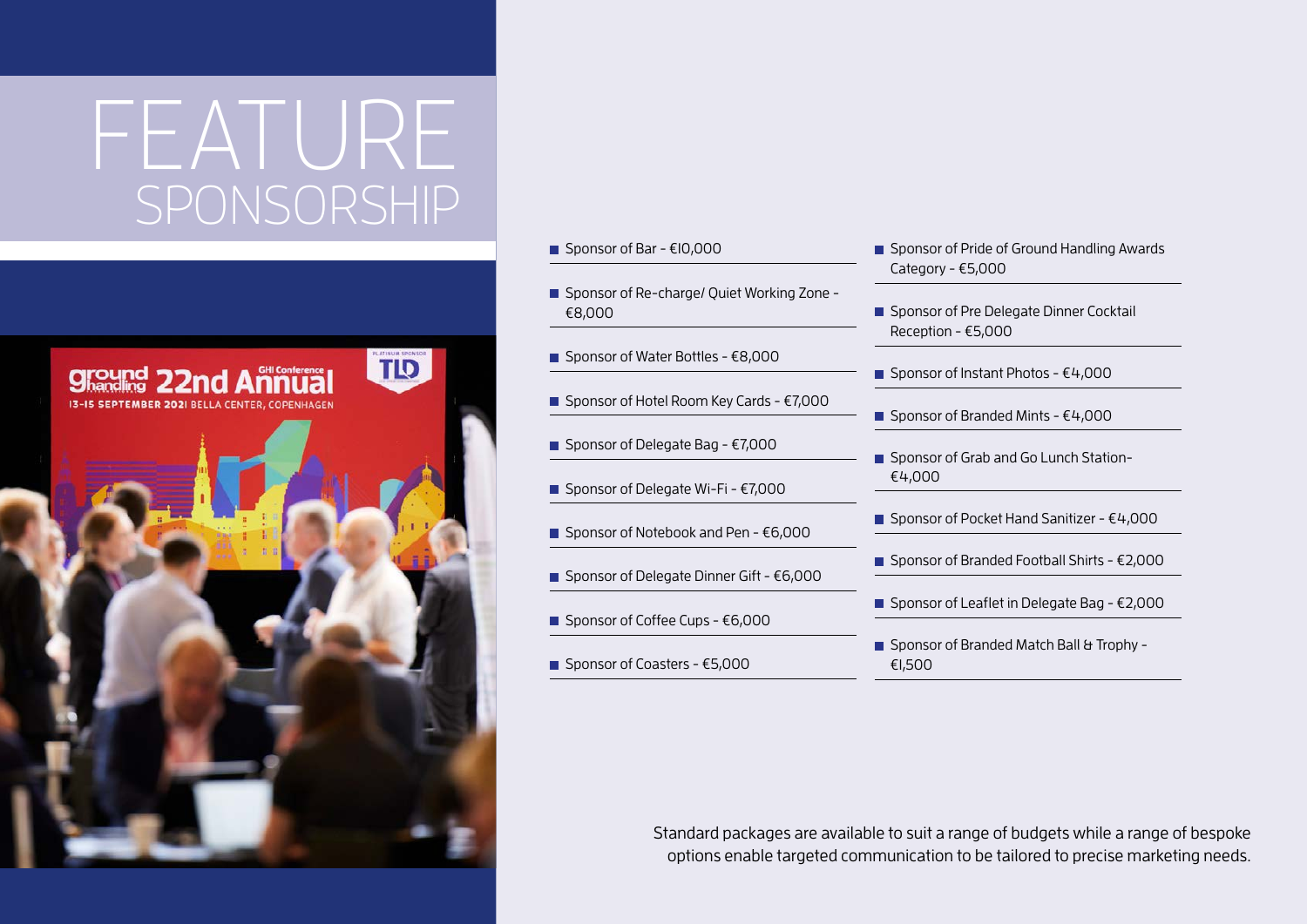## ON-SITE BRANDING



- **Sponsor of Flags POA**
- **Sponsor of Totems POA**
- **Sponsor of Façade Banner POA**
- Sponsor of Window Sticker Atrium POA
- Sponsor of Window Sticker Atrium Tower POA
- Sponsor of Window Sticker Revolving Door POA
- Sponsor of Floor Stickers POA

On site branding packages are available to suit a range of budgets and can be bundled together. Grab the attention of our delegates throughout the event. On site branding provides a great opportunity to feature your company or brand information in highly visible locations.